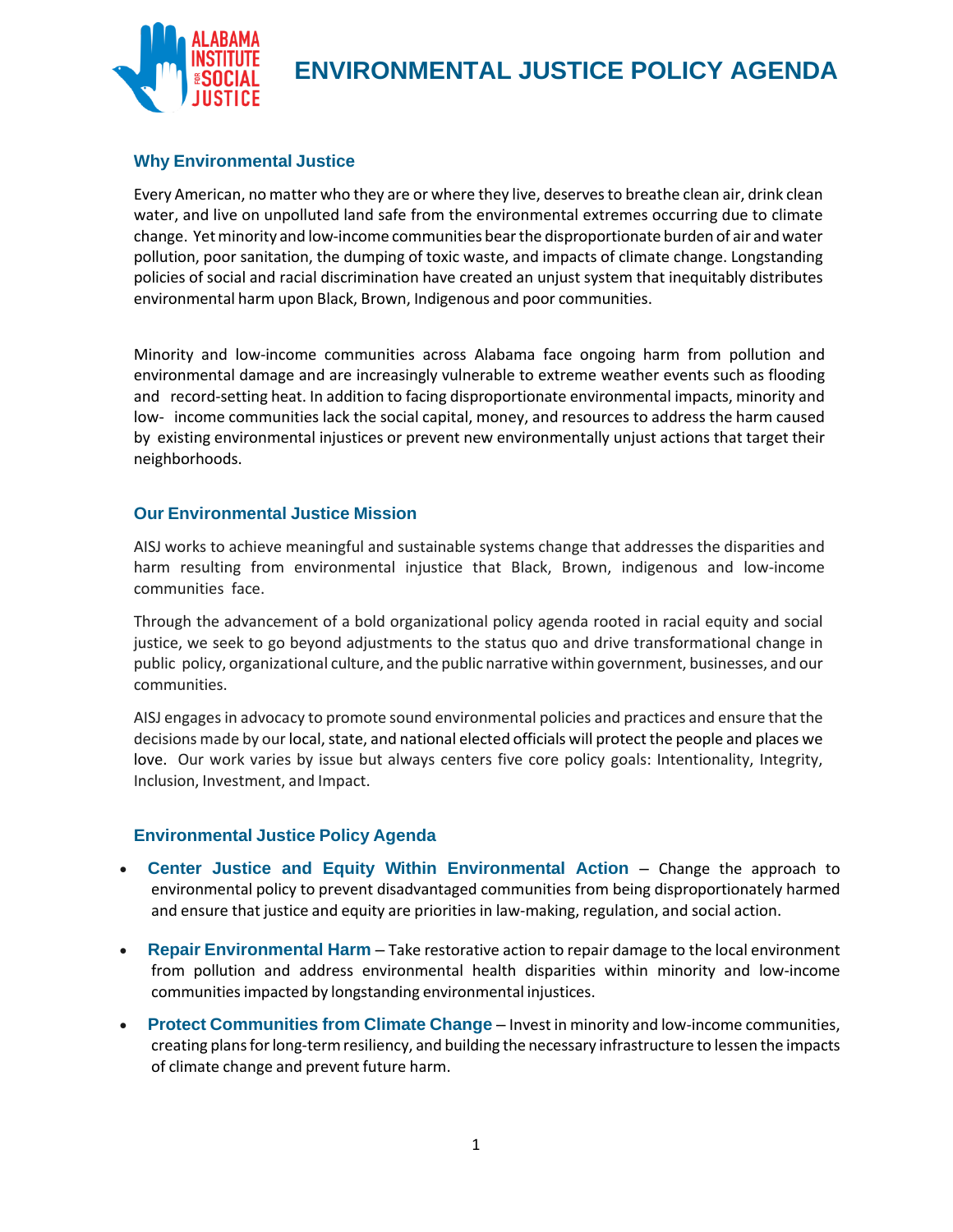

## **Center Justice and Equity within Environmental Action**

The existing governmental approach to environmental policy is insufficient to address the extent and severity of environmental injustice that minority and low-income communities face. Alabama Institute for Social Justice works to change environmental policy to prevent disadvantaged communities from being disproportionately harmed and ensure that justice and equity are priorities in law-making, regulation, and social action.

### **The Problem**

Despite decades of policy aimed at reducing pollution and improving environmental quality, minorities have not seen the same benefits as their white counterparts. Black, brown and Indigenous communities continue to suffer disproportionate negative health and environmental impacts from pollution, chemical exposure, and climate impacts in their homes, schools, neighborhoods, and workplaces.

New research<sup>1</sup> has confirmed that minorities are exposed to higher levels of dangerous particulate matter from industry, light-duty vehicles, diesel-powered heavy trucks and construction. These fine particles, can become embedded in the lungs and are responsible for between 85,000 and 200,000 premature deaths in the U.S. annually. Exposure to this particulate matter is 21 percent higher for Black Americans, 18 percent higher for Asian Americans and 11 percent higher for Hispanic Americans than average. Meanwhile, exposure rates for White Americans are 8 percent lower than average. Separate research2 has identified that urban tree cover is on average 15.2 percent lower for low-income census blocks compared to high income ones, resulting in temperatures that are hotter by an average of 1.5°C

The environmental disparities between minority and white populations can be traced to decades of racially discriminatory policy which created segregated communities surrounded by industrial factories and highways. This legacy of structural racism has ensured that minority communities continue to suffer environmental harm even when overall exposure to pollution and other environmental hazards has decreased. Health conditions related to poverty, coupled with a lack of access to quality health care may also compound the harm from exposure to environmental hazards in some communities.

Yet minority communities face an uphill battle in proving these environmental injustices. A lack of political and economic power, resulting from racial discrimination and poverty, often prevents residents from participating in environmental policy decision-making and implementation.

<sup>&</sup>lt;sup>1</sup> Science Advances. PM2.5 polluters disproportionately and systemically affect people of color in the United States. 28 Apr 2021. Vol 7, Issue 18. [www.science.org/doi/10.1126/sciadv.abf4491](http://www.science.org/doi/10.1126/sciadv.abf4491)

<sup>&</sup>lt;sup>2</sup> PLOS One. The tree cover and temperature disparity in US urbanized areas: Quantifying the association with income across 5,723 communities. McDonald, Robert I. et. al 21 April, 2021. [journals.plos.org/plosone/article?id=10.1371/journal.pone.0249715](https://journals.plos.org/plosone/article?id=10.1371/journal.pone.0249715)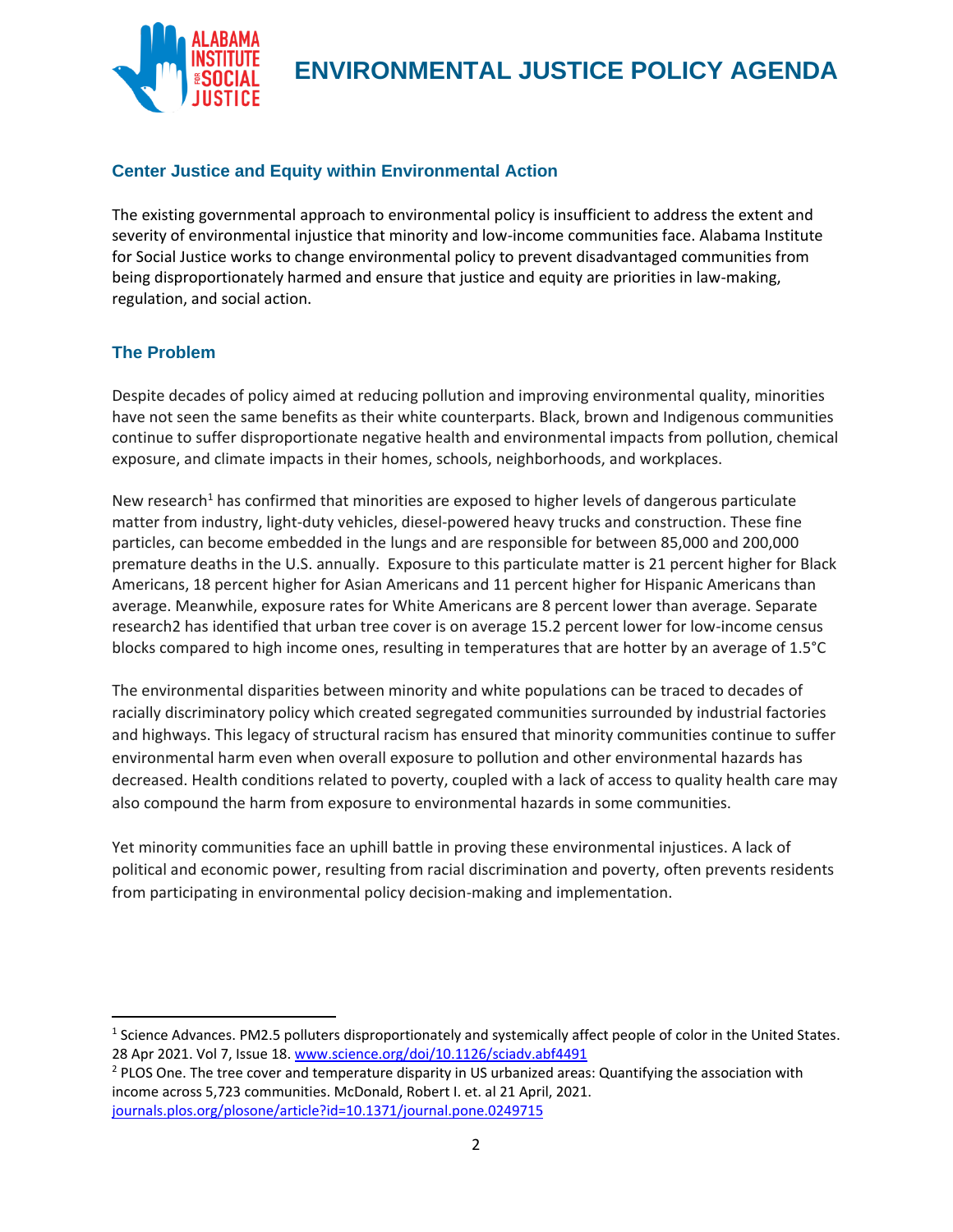

### **The Solution**

For too long our state and national environmental policies have unequally distributed the burden of pollution, toxic waste, and climate change on minority and low-income communities. At the same time, government policies have created health and social inequities within disadvantaged communities which are exacerbated by these negative environmental conditions. In order to achieve environmental justice, policy-making must center the experiences and needs of historically disenfranchised communities and commit to ensuring equitable outcomes.

Centering Justice and Equity within Environmental Action will:

- Elevate and empower the voices of minority and low-income communities directly impacted by environmental injustice and ensure they have a leading role in environmental policy formation.
- Prioritize the needs of disadvantaged communities most impacted by a history of environmental injustice when making environmental policy.
- Prevent further environmental harm to disproportionately impacted communities and improve future environmental outcomes for all communities.
- Invest in mitigation and resiliency efforts to address the legacy of environmental harm within impacted communities.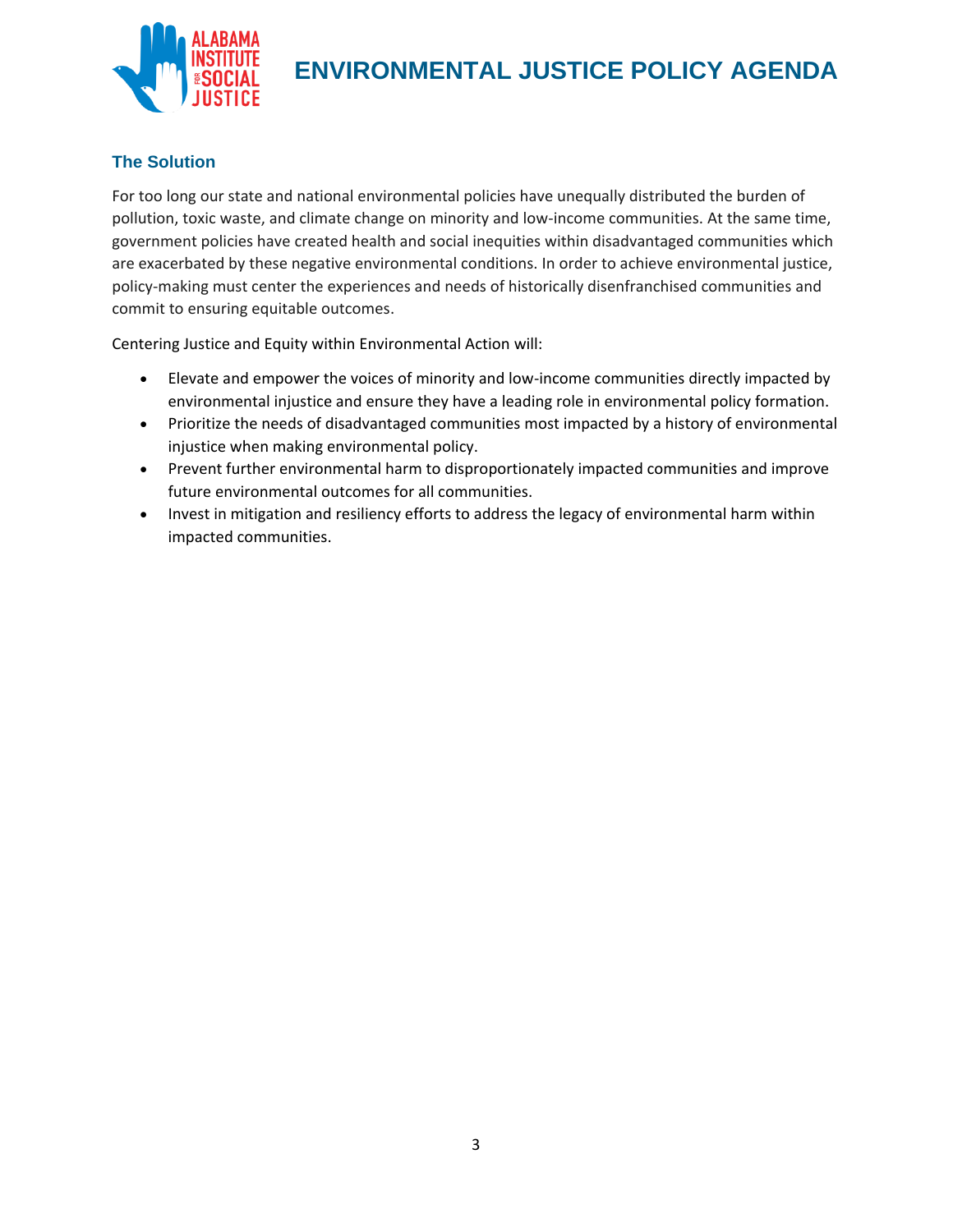

### **Repair Environmental Harm**

Alabama Institute for Social Justice advocates for restorative action to repair damage to the local environment from pollution and address environmental health disparities within minority and lowincome communities impacted by longstanding environmental injustices.

### **The Problem**

For decades minority and low-income communities have borne the disproportionate burden of air and water pollution, poor sanitation, and the dumping of toxic waste. Numerous studies have documented that Black communities throughout the South are hosts to disproportionately high numbers of hazardous waste sites.

Uniontown, Alabama is one such community, where the Arrowhead Landfill has become the disposal site for 4 million tons of coal ash and continues to advertise as a disposal site for additional coal ash, asbestos, and contaminants. Coal ash particulates, which contain pollutants such as arsenic, mercury, and lead can travel deep into the lungs. Despite the coal ash being designated a hazardous substance while located in the white community of its origin, it was classified as non-hazardous upon arrival in Uniontown.

As is often the case in such communities, the coal ash site is not the only environmental hazard in Uniontown. A nearby industrial plant deposits wastewater into the city's deteriorating and leaky sewer system which sprays partially treated sewer water into the air and leaks into nearby streams. The coal ash mound, sewer system, and other local industrial facilities emit noxious odors into the air.

Surrounded by industrial plants which have polluted the local environment with hazardous waste, water pollution, carcinogenic emissions, and contaminated soil, part of North Birmingham was designated by the Environmental Protection Agency as a Superfund site due to elevated levels of lead, arsenic and other carcinogens. In addition to the soil contamination recognized by the EPA, the community has identified other health concerns including sinus and upper respiratory tract infections as well as increased symptoms of asthma, COPD, and cancer.

This primarily Black community, with lower-than-average annual incomes, a significant percentage of people living below the poverty level, and low rates of health insurance was kept racially segregated by zoning ordinances for decades as a matter of government policy.

Existing environmental policy has failed to adequately or equitably address the environmental justice communities such as Uniontown and North Birmingham face. Uniontown residents protested against the disposal of coal ash within their community; but the Alabama Department of Environmental Management approved the location despite their concerns. In North Birmingham, toxic cleanup still continues nearly ten years after designation as a Superfund site. Despite meeting the requirements to be placed on the Superfund program's National Priorities List, the site remains unlisted.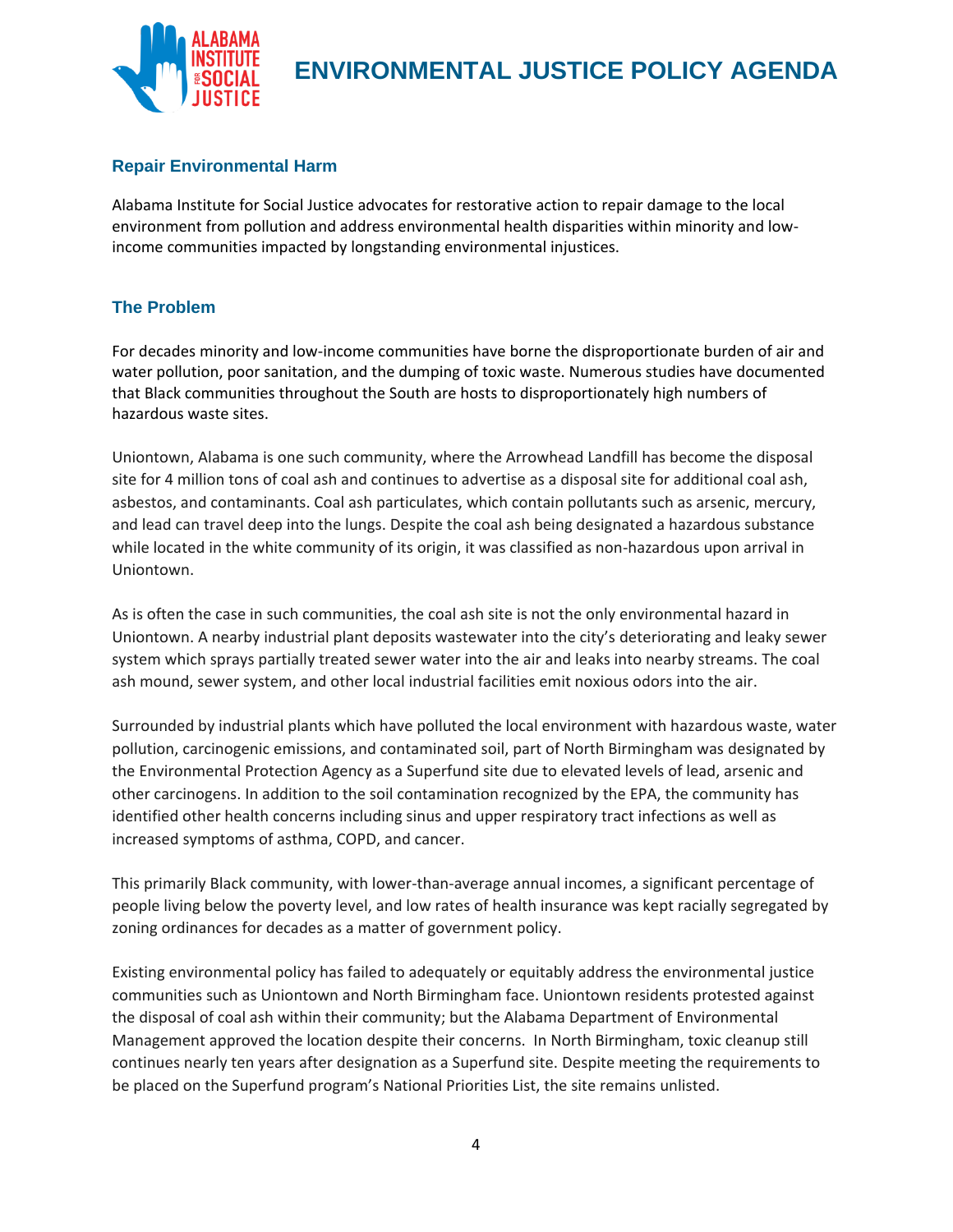

## **The Solution**

Minority and low-income communities across Alabama face ongoing harm from pollution and environmental damage. Longstanding policies of social and racial discrimination have created an unjust system that inequitably distributes environmental harm upon Black, Brown, Indigenous and poor communities. We can no longer wait to take restorative action against the environmental harm caused by the injustice of these policies.

Alabama Institute for Social Justice advocates for restorative action to repair damage to the local environment from pollution and address environmental health disparities within minority and lowincome communities impacted by longstanding environmental injustices.

Repairing Environmental Harm will:

- End ongoing pollution from existing industrial and hazardous waste facilities.
- Cleanup remaining pollution and toxic chemicals within the impacted communities and restore environmental quality.
- Invest in infrastructure to support safe sanitation and community health.
- Equitably address health disparities within communities that have been exposed to environmental hazards.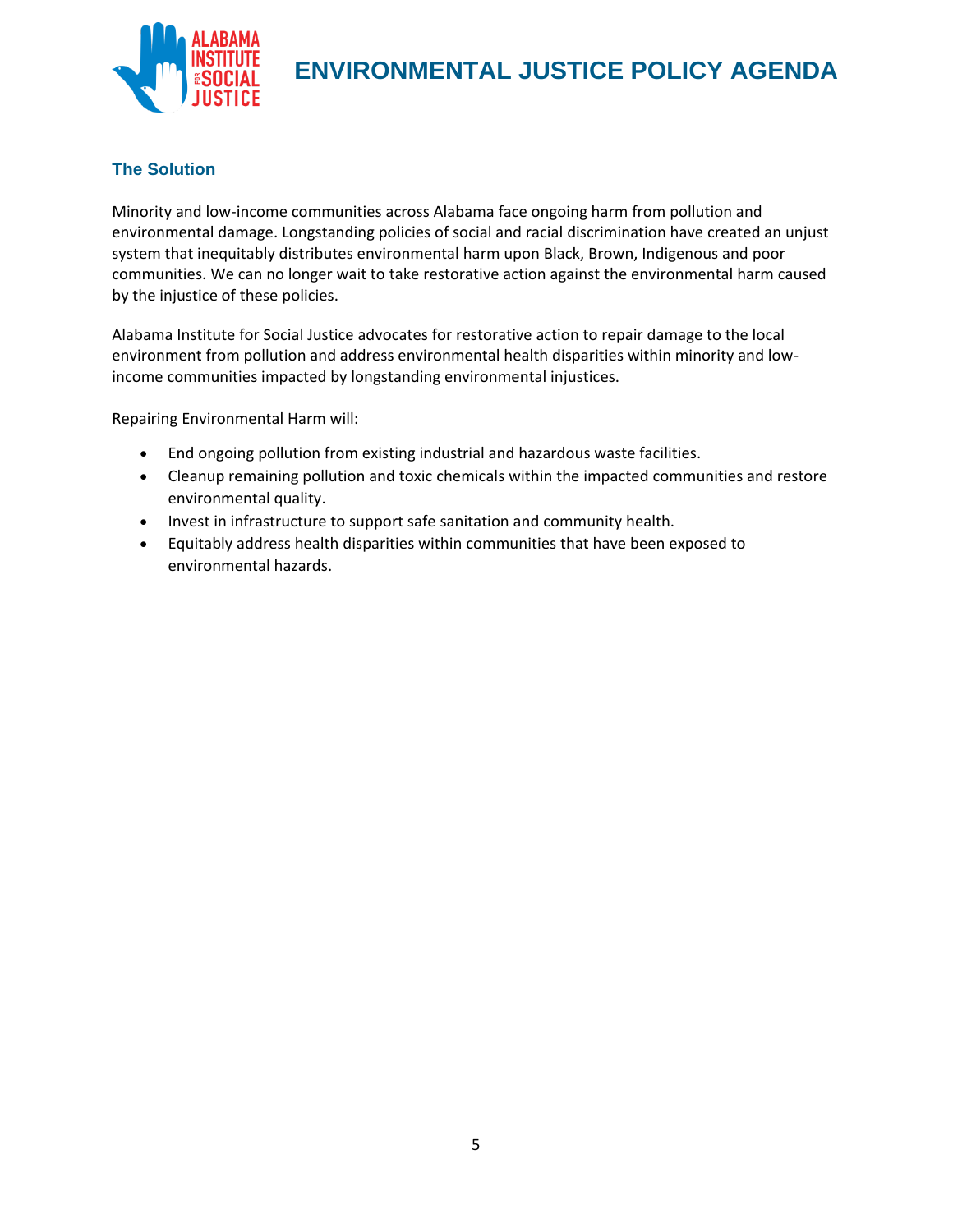

## **Protect Communities from Climate Change**

Alabama Institute for Social Justice advocates for both government and private investment in minority and low-income communities impacted by climate change including the creation and implementation of plans for long-term resiliency and construction of necessary infrastructure to lessen the current impacts and prevent future harm.

### **The Problem**

Climate change is here. Global temperatures are rising, glaciers are melting causing rising sea levels, weather patterns are shifting, and extreme weather events are increasing. These changes are projected to increase in both scope and number in the decades to come, affecting all aspects of our lives from our health, to our economy, to the environments in which we live.

But the effects of climate change will not be equally felt by all Americans. Low-income and minority communities are increasingly vulnerable to the impacts of climate change due to systemic historical and social factors that make them least able to prepare for, manage, and recover from harm.

A September 2021 report by the Environmental Protection Agency, *Climate Change and Social Vulnerability in the United States: A Focus on Six Impacts<sup>3</sup>* , analyzed the impacts of climate change on various populations in scenarios with  $2^{\circ}$ C of global warming<sup>4</sup> or 50 cm of global sea level rise.

The report found that while low-income populations in general are at relatively greater risk of the impacts of climate change than those of higher-income, minority populations are the most likely to live in areas with the highest projected levels of climate change impacts. Black individuals have the highest risk.

Black individuals are more likely than others to live in communities facing the highest increases in childhood asthma diagnoses from climate-driven changes in particulate matter; the highest increases in mortality rates due to climate-driven changes in extreme temperatures; and the highest rates of labor hour losses for weather-exposed workers due to extreme temperatures.

And Black individuals are 40 percent more likely than other groups to live in locations where extreme temperatures driven by climate change will result in higher mortality rates. In the Southeast alone, 2°C of global warming is projected to result in an annual increase of 1,900 premature deaths from climatedriven changes in particulate matter.

<sup>&</sup>lt;sup>3</sup> EPA. 2021. Climate Change and Social Vulnerability in the United States: A Focus on Six Impacts. U.S. Environmental Protection Agency, EPA 430-R-21-003.<www.epa.gov/cira/social-vulnerability-report>

<sup>4</sup> Using a baseline period from 1986 to 2005. The world has warmed by an increase of 0.65°C since the baseline.